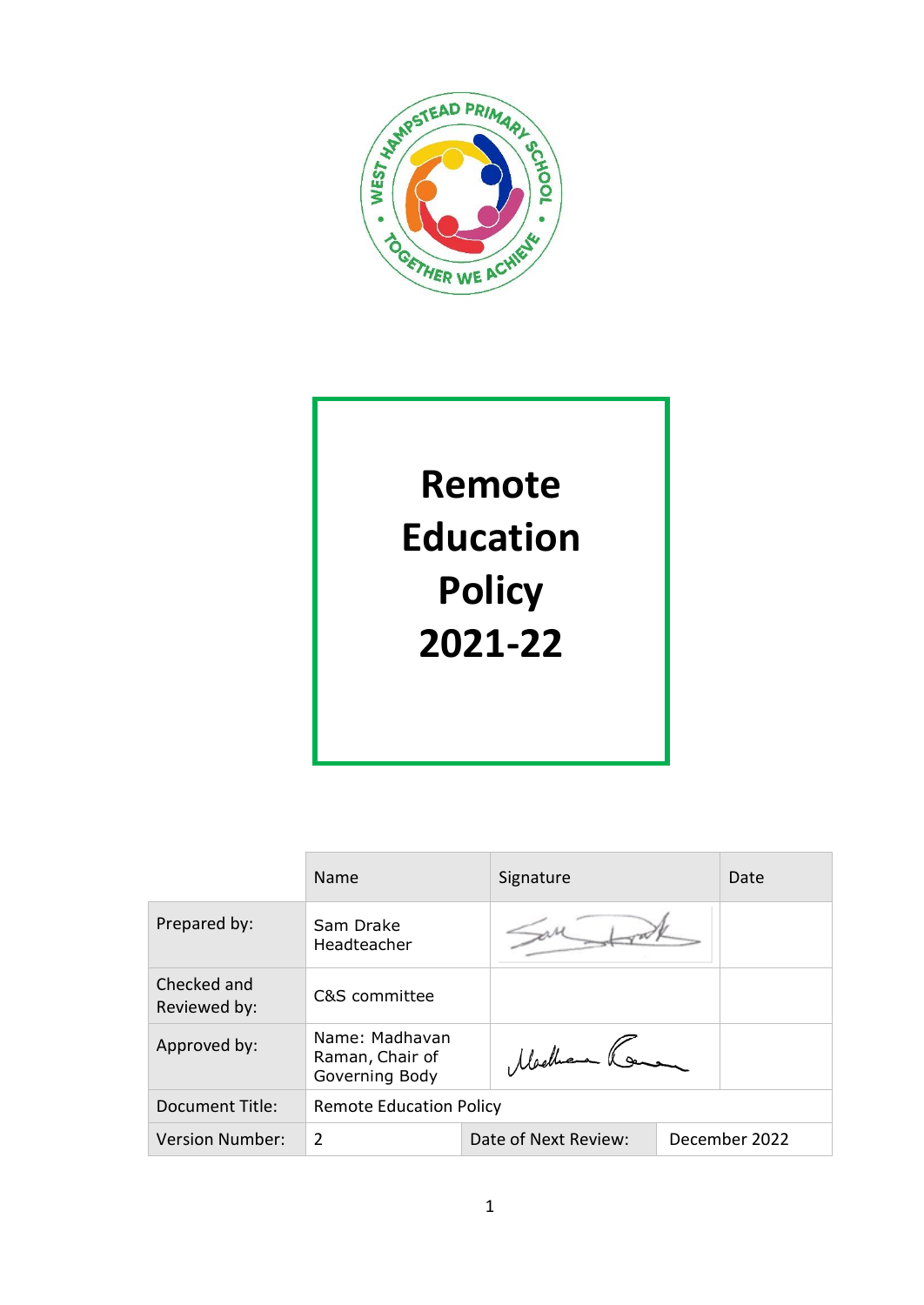# **Remote Education Policy 2021-22**

#### **1. Aims and purpose**

This Remote Education Policy aims to:

- Ensure consistency in the approach to remote learning for pupils who are not in school
- Support effective communication between the school and families

#### **2. When does the policy apply?**

This policy applies to two scenarios:

- A child (and their siblings if they also attend West Hampstead Primary School) is absent because they, or a member of their household, have symptoms of Covid-19 and the household is required to selfisolate. The rest of their school bubble or hub are attending school as normal.
- A child's bubble or hub is not permitted to attend school because they, or another member of their bubble or hub, have tested positive for Covid-19.

#### **4. Home and School Partnership**

West Hampstead Primary School is committed to working in close partnership with families and recognises each family is unique and because of this, remote education will look different for each family in order to suit their individual needs.

Where possible, it is beneficial for children to maintain a regular and familiar routine for each 'school day' they are at home. We would encourage parents to support their children's work and find an appropriate place for them to work with good levels of concentration.

All children sign an 'Acceptable Use Policy' at school, which includes e-safety rules, and this applies when children are working on computers at home too.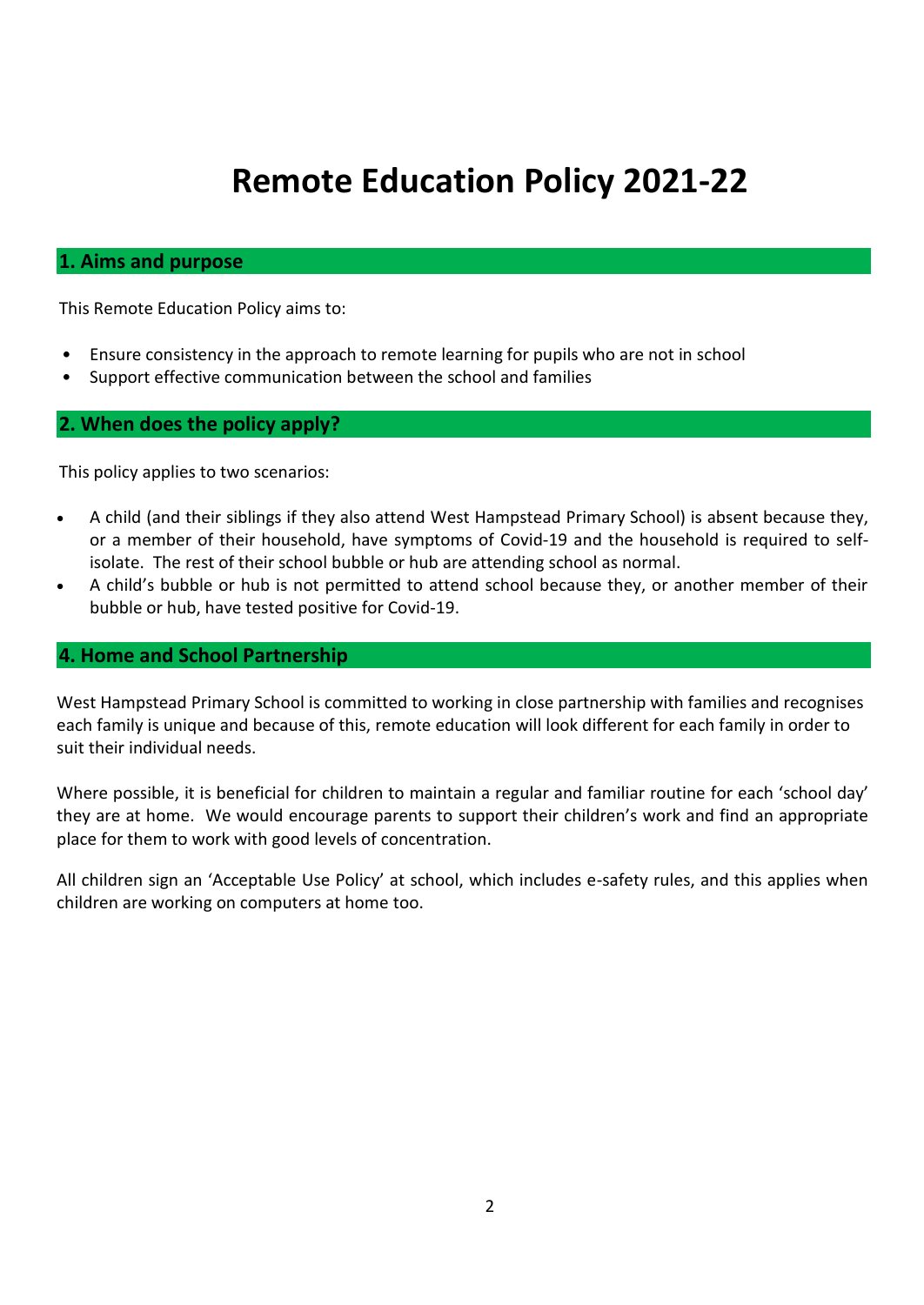#### **5. Remote Education at West Hampstead**

This policy applies to two scenarios:

#### Scenario 1:

*A child (and their siblings if they also attend West Hampstead Primary School) is absent because they are awaiting test results and the household is required to self-isolate. The rest of their school bubble/hub are attending school and are being taught as normal.*

If your child is unable to come to school because they are self-isolating, we will be providing learning resources through the *Oak National Academy.* This is a new resource, which has come recommended by the Department for Education

This resource has high-quality videos and lesson resources to support your child at home and is in line with the national curriculum taught in school. The lessons are age appropriate, but we must be clear that, unlike our recent provision on Google Classroom, the lessons have not been personalised for our children.

You will find a link to these resources on our school website. There is no need to login, simply select your child's year group and get started. Here is a step-by-step guide to this email to help you:

- 1. Go t[o https://www.westhampstead.camden.sch.uk/](https://www.westhampstead.camden.sch.uk/)
- 2. Scroll down and click the 'Oak National Academy' link.

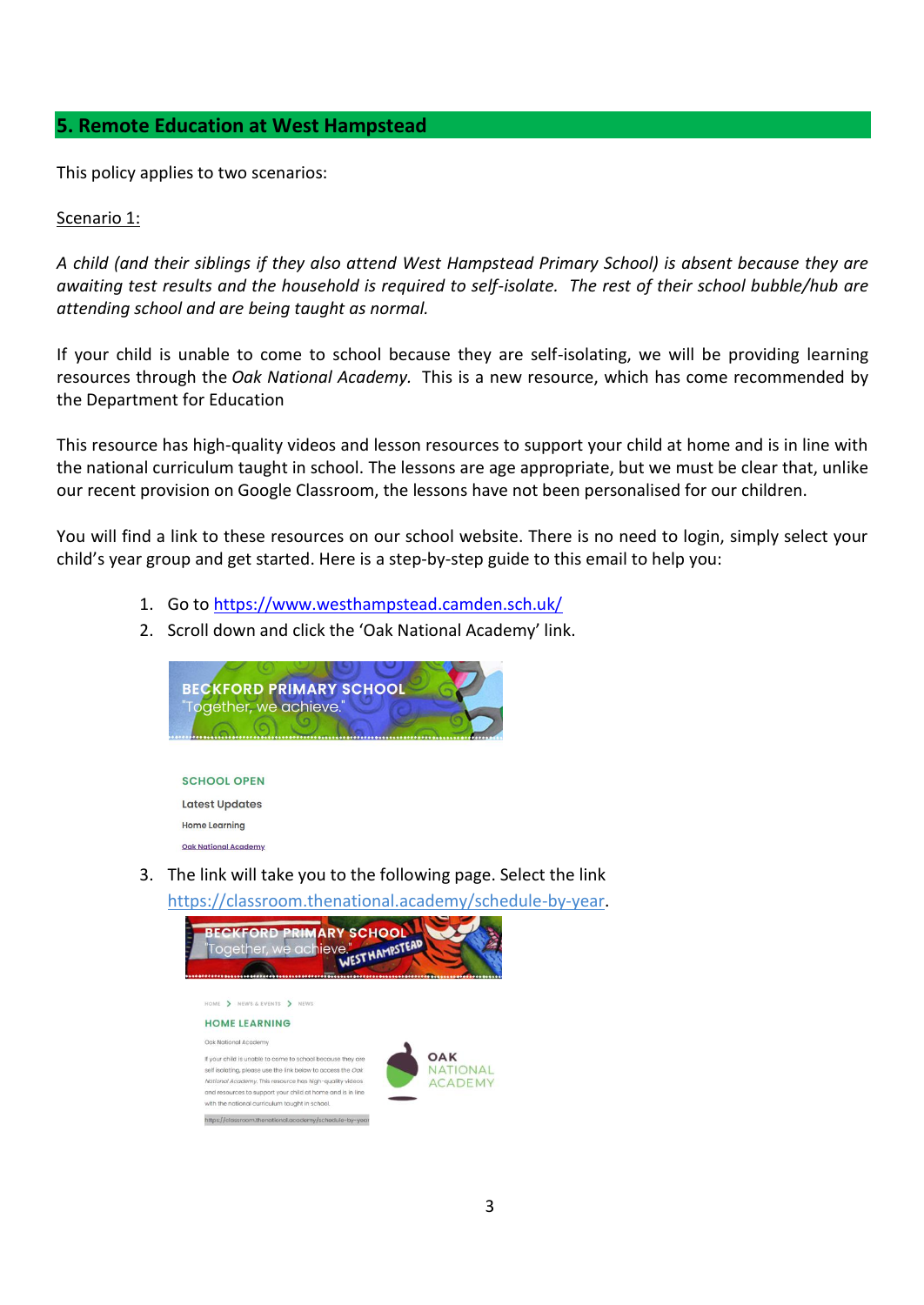4. You will then see the following page. Select the year group your child is in to get started.



#### **Scenario 2:**

*A child's bubble or hub is not permitted to attend school because they, or another member of their bubble or hub, have tested positive for Covid-19.*

In this scenario, the following will happen:

The children will receive lessons on Google Classroom.

#### **What is Google Classroom?**

**Google Classroom** is a free web service, developed by [Google,](https://en.wikipedia.org/wiki/Google) for schools, that allows learning to continue at home. The primary purpose of Google Classroom is to streamline the process of sharing files between teachers and students.

The teaching staff will be providing an online version of the 'West Hampstead Curriculum'. Work will become available from 9am on the first full day of isolation. It would be great if you could provide your children with a set place for them to work.

Although we realise that every family has different circumstances, it is important, if possible, to try and give the children a familiar routine.

We are suggesting that they follow a timetable similar to the school routine. At 9am at least four activities will appear on Google Classroom for your children to complete. Their teacher will be available to give feedback between 9 -10am.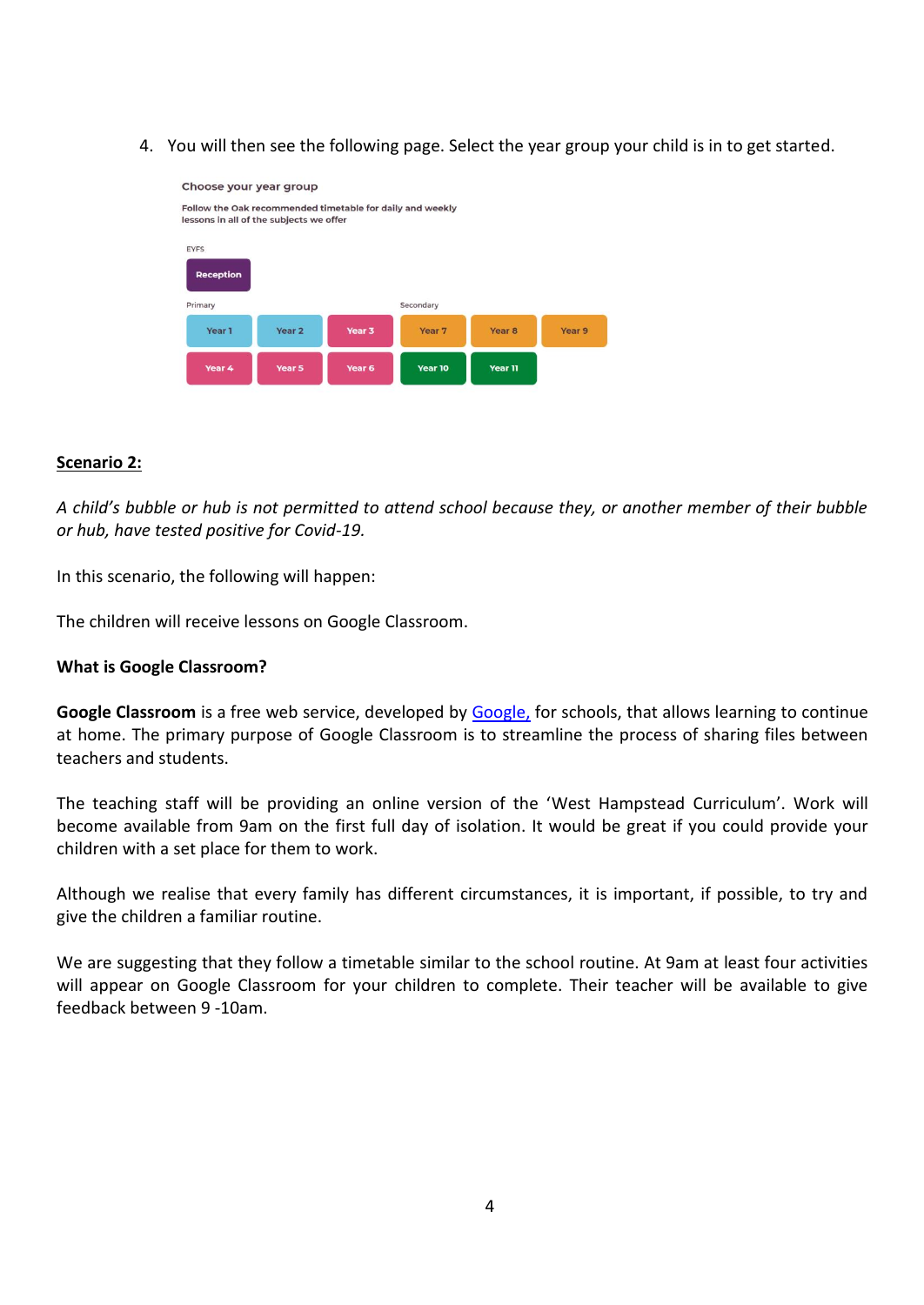#### **The West Hampstead Primary Approach to Remote Learning**

At West Hampstead Primary School, we have a 'blended' approach to remote learning. This approach features a 'blend' of 'live' learning and independent activities. After consulting our community in Spring 2021, we decided on this approach as it offers a mixture of guidance and flexibility for our families.

#### **What are the principles of our approach?**

#### **Pupils receive meaningful and ambitious assignments each day in different subjects.**

▶ Remote tasks are as challenging as tasks set in school and the level of work is pitched correctly.

#### **Teachers teach a planned and well-sequenced curriculum to pupils learning remotely.**

- All staff are expected to follow the existing curriculum.
- $\blacktriangleright$  However, many children are also provided with activities to 'fill gaps'.
- $\triangleright$  Children experience the same topics and units as they would usually.

#### **Delivering the Curriculum**

▶ We have taken a 'blended' approach to delivering remote learning.

#### **Our provision consists of a mixture of:**

- $\blacktriangleright$  'Live' teaching sessions
- $\blacktriangleright$  'Live' check ins to explain the tasks and/or give feedback
- $\blacktriangleright$  Filmed teaching
- $\blacktriangleright$  'Live' group work
- $\blacktriangleright$  Published online videos

#### **We set clear and reasonable expectations on how regularly teachers will check work and provide timely and frequent feedback, and pupils are clear about these expectations.**

- All work is marked and children receive feedback.
- ▶ Teachers use the google classroom 'stream' to celebrate work completed and good examples of work. They also use it to target and encourage children to complete work.
- $\triangleright$  Good work is shared in assembly

#### **Following Department for Education guidelines, we provide, on average, at least:**

- 3 hours of remote learning per day for Key Stage (KS)1, with less for younger children
- $\blacktriangleright$  4 hours per day for KS2
- ▶ This includes both recorded or live direct teaching time, and time for pupils to complete work independently.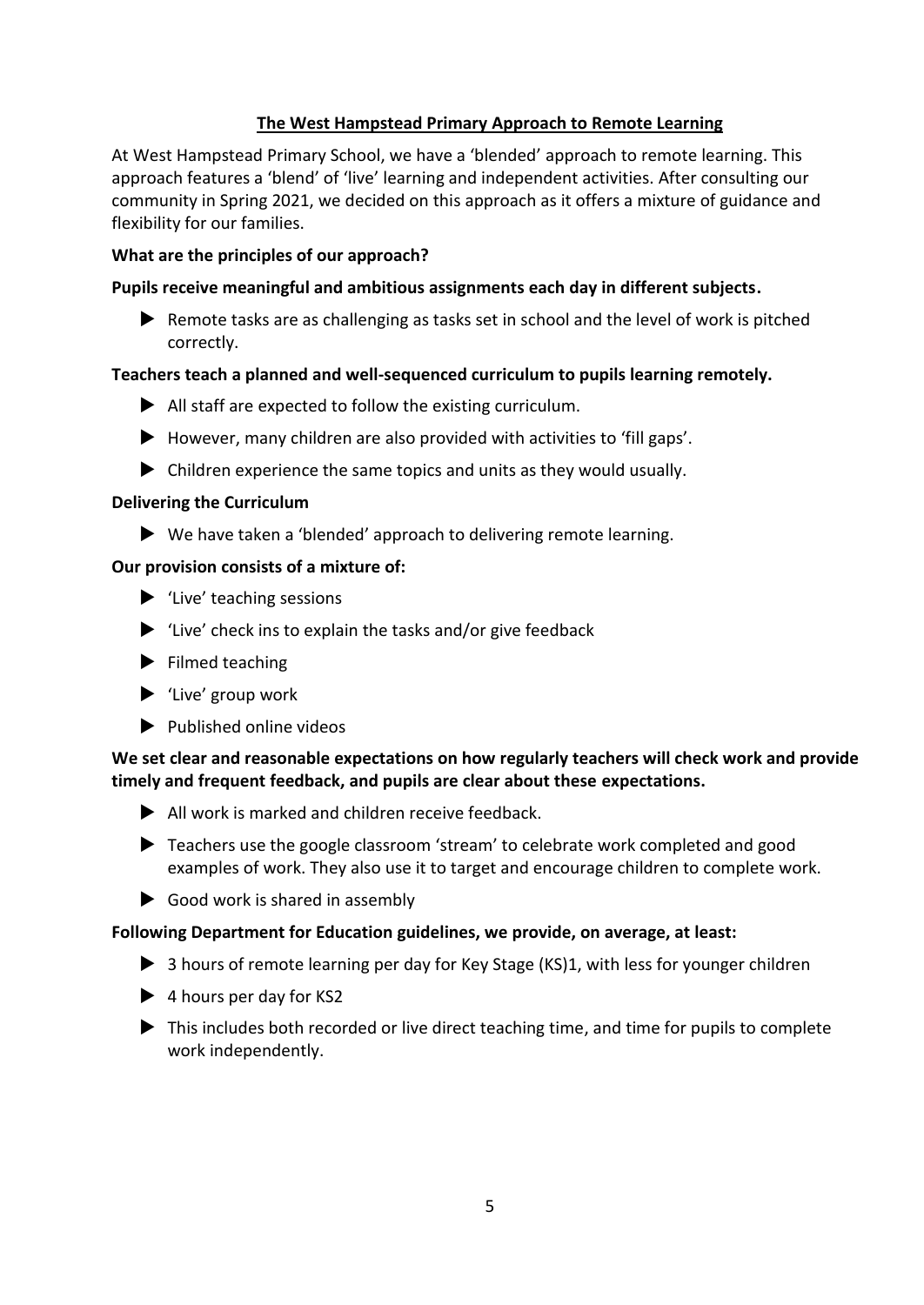#### **Teachers plan a remote programme that is of similar length to the core teaching pupils would receive in school.**

#### **For KS1, this includes:**

- $\blacktriangleright$  A daily phonics lesson
- $\blacktriangleright$  A daily English lesson
- ▶ A daily Maths lesson
- A daily Reading lesson
- A daily wider curriculum lesson (Topic/Science/RE/PSHE)

#### **For KS2, this includes:**

- $\blacktriangleright$  A daily English lesson
- A daily Maths lesson
- $\blacktriangleright$  A daily Reading lesson
- A daily wider curriculum lesson (Topic/Science/RE/PSHE)
- Additional Spelling/handwriting/phonics lessons
- $\blacktriangleright$  Additional group sessions for children who are falling behind

#### **Pupils receive clear, frequent explanations of new content from teachers or through high-quality curriculum resources or videos**

- Every lesson features a clear explanation at the start of the video or 'live' session.
- This is reinforced by regular 'check ins' across the week.
- Some check-ins are used to go over the day's learning, while others are lesson specific.

#### **Lessons often contain opportunities for interactivity.**

- $\blacktriangleright$  Every lesson features a clear explanation at the start of the video or 'live' session.
- ▶ This might include questioning, eliciting and reflective discussion, and helps create a sense of belonging.
- ▶ This might be in the 'check in', on the 'stream' or in a group discussion.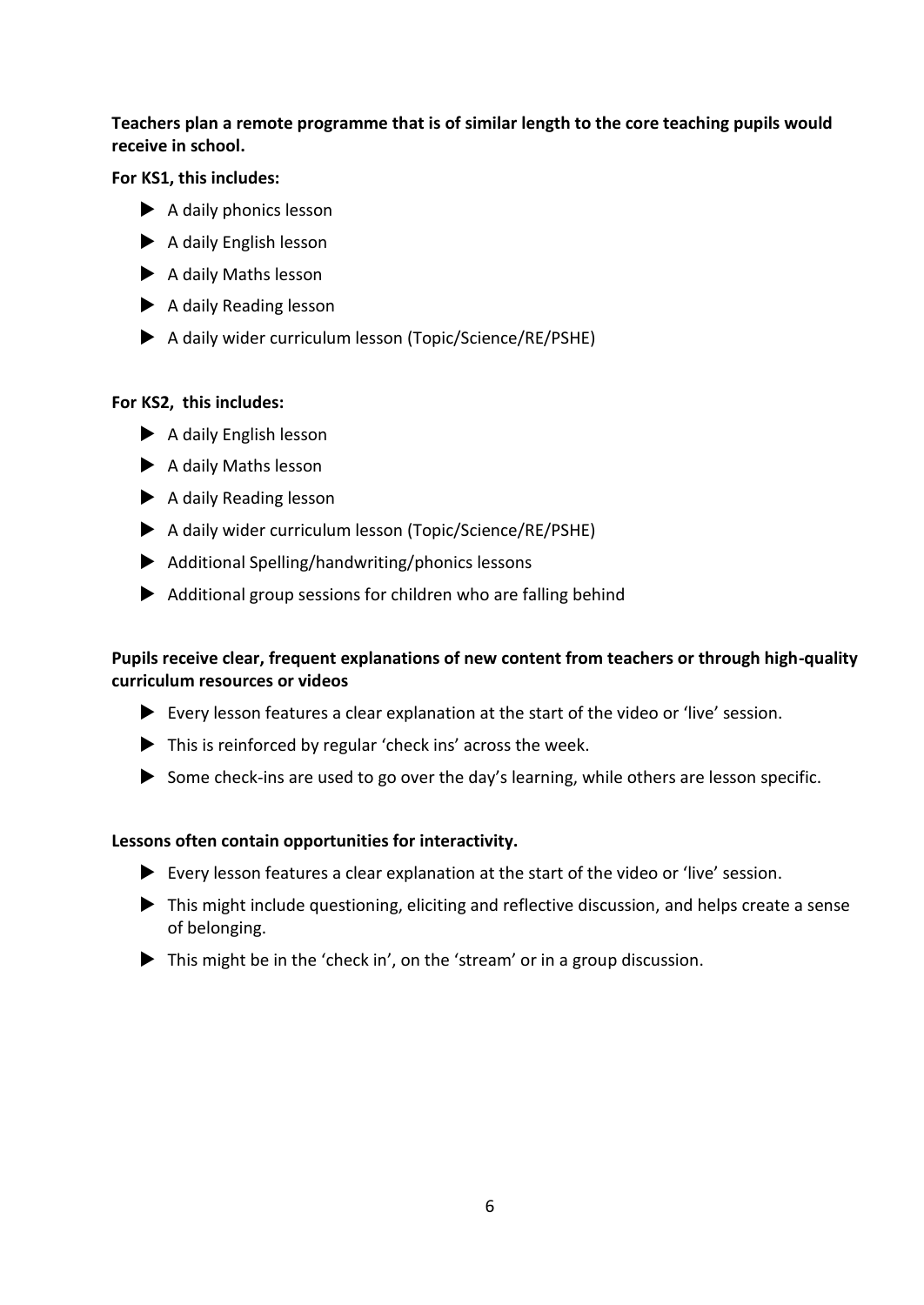#### **All year groups have specific timetables for the week, which indicate when sessions are 'live' or independent.**

|                 | <b>Monday</b>         | Tuesday               | Wednesday             | <b>Thursday</b>       | Friday                |
|-----------------|-----------------------|-----------------------|-----------------------|-----------------------|-----------------------|
| 9.15-9.30       | Daily check in        | Daily check in        | Daily check in        | Daily check in        | Daily check in        |
|                 | <b>Finger Gym</b>     | <b>Finger Gym</b>     | <b>Finger Gym</b>     | <b>Finger Gym</b>     | <b>Finger Gym</b>     |
|                 | <b>Guided Reading</b> | <b>Guided Reading</b> | <b>Guided Reading</b> | <b>Guided Reading</b> | <b>Guided Reading</b> |
|                 | Group                 | Group                 | Group                 | Group                 | Group                 |
| $9.30 - 10.30$  | Miss Gafa and         | Miss Gafa             | Miss Gafa and         | Miss Armson           | Miss Gafa and         |
|                 | Miss Armson           | available to look     | Miss Armson           | available to look     | Miss Armson           |
|                 | available to look     | at work and           | available to look     | at work and           | available to look     |
|                 | at work and           | answer                | at work and           | answer                | at work and           |
|                 | answer                | questions             | answer                | questions             | answer                |
|                 | questions             | (Miss Armson at       | questions             | (Miss Gafa at         | questions             |
|                 |                       | school)               | <b>New Bug Club</b>   | school)               |                       |
|                 |                       |                       | book day!             |                       |                       |
| $11.00 - 11.45$ | <b>Whole Class</b>    | <b>Whole Class</b>    | <b>Whole Class</b>    | <b>Whole Class</b>    | <b>Whole Class</b>    |
|                 | <b>Phonics</b>        | <b>Phonics</b>        | <b>Phonics</b>        | <b>Phonics</b>        | <b>Phonics</b>        |
| $11.45 - 12.30$ | Miss Gafa and         | Miss Gafa             | Miss Gafa and         | Miss Armson           | Miss Gafa and         |
|                 | <b>Miss Armson</b>    | available to look     | Miss Armson           | available to look     | <b>Miss Armson</b>    |
|                 | available to look     | at work and           | available to look     | at work and           | available to look     |
|                 | at work and           | answer                | at work and           | answer                | at work and           |
|                 | answer                | questions             | answer                | questions             | answer                |
|                 | questions             | (Miss Armson at       | questions             | (Miss Gafa at         | questions             |
|                 |                       | school)               | <b>New Bug Club</b>   | school)               |                       |
|                 |                       |                       | book day!             |                       |                       |
| 12.30-1.30      |                       | U                     | N                     | $\mathsf{C}$          | Н                     |
| 1.30-2.00       | <b>Whole Class</b>    | <b>Whole Class</b>    | <b>Whole Class</b>    | <b>Whole Class</b>    | <b>Whole Class</b>    |
|                 | <b>Maths</b>          | <b>Maths</b>          | <b>Maths</b>          | <b>Maths</b>          | <b>Maths</b>          |
| 2.00-2.30       | <b>Phonics Catch</b>  | <b>Phonics Catch</b>  | <b>Phonics Catch</b>  | <b>Phonics Catch</b>  | <b>Phonics Catch</b>  |
|                 | <b>Up groups</b>      | <b>Up groups</b>      | <b>Up groups</b>      | <b>Up groups</b>      | <b>Up groups</b>      |
| 2.30-3.00       | Miss Gafa and         | Miss Gafa             | Miss Gafa and         | Miss Armson           | <b>Teacher</b>        |
|                 | <b>Miss Armson</b>    | available to look     | Miss Armson           | available to look     | preparation time      |
|                 | available to look     | at work and           | available to look     | at work and           | for next week,        |
|                 | at work and           | answer                | at work and           | answer                | any work              |
|                 | answer                | questions             | answer                | questions             | submitted after       |
|                 | questions             |                       | questions             |                       | 12.30 will be         |
|                 |                       |                       |                       |                       | marked on             |
|                 |                       |                       |                       |                       | Monday                |
|                 |                       |                       |                       |                       | morning.              |
| $3.15 - 3.30$   | <b>Story Time</b>     | <b>Story Time</b>     | <b>Story Time</b>     | <b>Story Time</b>     | <b>HT Assembly</b>    |

#### **Sample Reception Timetable:**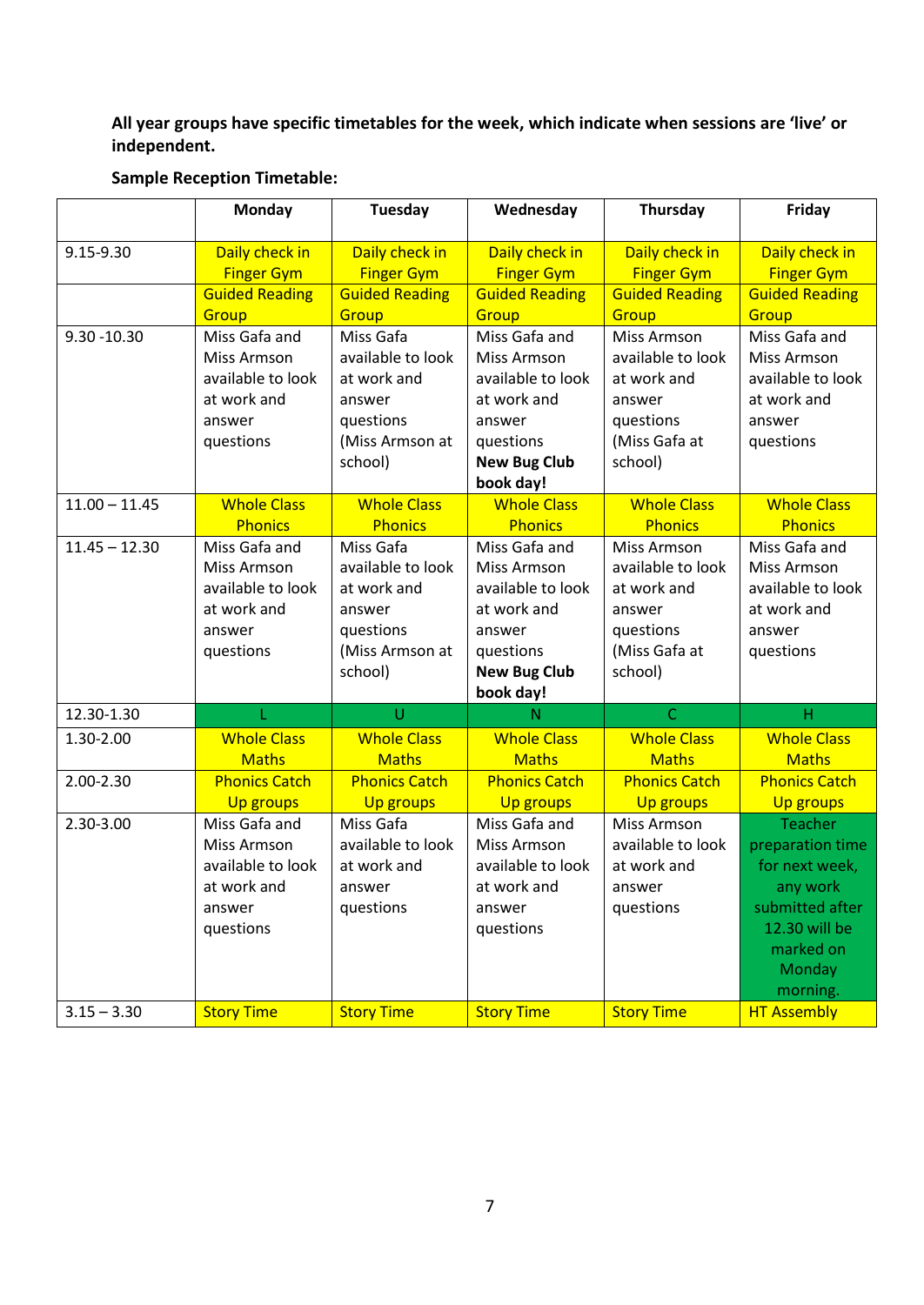## **Sample Year 2 Timetable**

|                 | Monday                                        | Tuesday                                     | Wednesday                                   | Thursday                                     | Friday                                         |
|-----------------|-----------------------------------------------|---------------------------------------------|---------------------------------------------|----------------------------------------------|------------------------------------------------|
| 9.15-9.30       | Daily check<br><u>in</u>                      | Daily check in                              | Daily check in                              | Daily check in                               | Daily check in                                 |
|                 | <b>Whole Class</b><br><b>Phonics</b>          | <b>Whole Class</b><br><b>Phonics</b>        | <b>Whole Class</b><br><b>Phonics</b>        | <b>Whole Class</b><br><b>Phonics</b>         | <b>Whole Class</b><br><b>Phonics</b>           |
|                 | <b>Guided</b><br>Reading<br><b>Group BLUE</b> | <b>Guided Reading</b><br><b>Group-GREEN</b> | <b>Guided Reading</b><br><b>Group - RED</b> | <b>Guided Reading</b><br><b>Group-ORANGE</b> | <b>Guided Reading</b><br><b>Group - PURPLE</b> |
| $9.30 - 10.30$  | Independent<br><b>English Task</b>            | <b>English Task</b>                         | English Task                                | English Task                                 | English Task                                   |
| $11.00 - 11.45$ | <b>Whole Class</b><br><b>Maths</b>            | <b>Whole Class</b><br><b>Maths</b>          | <b>Whole Class</b><br><b>Maths</b>          | <b>Whole Class</b><br><b>Maths</b>           | <b>Whole Class</b><br><b>Maths</b>             |
| $11.45 - 12.30$ | Independent<br><b>Maths Task</b>              | Independent<br><b>Maths Task</b>            | Independent<br><b>Maths Task</b>            | Independent<br><b>Maths Task</b>             | Independent<br><b>Maths Task</b>               |
| 12.30-1.30      |                                               | U                                           | N                                           | C                                            | н                                              |
| 1.30-2.00       | <b>Science</b>                                | <b>Topic</b>                                | <b>RE</b>                                   | <b>PSHE</b>                                  | <b>HT Assembly</b>                             |
| 2.00-2.30       | <b>Phonics</b><br><b>Catch Up</b><br>groups   | <b>Phonics Catch Up</b><br>groups           | <b>Phonics Catch Up</b><br>groups           | <b>Phonics Catch Up</b><br>groups            | <b>Phonics Catch Up</b><br>groups              |
| 2.30-3.00       | Independent<br>Task                           | Independent Task                            | Independent Task                            | <b>Independent Task</b>                      | <b>Teacher</b><br>preparation                  |
| $3.15 - 3.30$   | <b>Story Time</b>                             | <b>Story Time</b>                           | <b>Story Time</b>                           | <b>Story Time</b>                            | <b>Story Time</b>                              |

## **Sample Year 6 Timetable**

|                 | Monday                                   | Tuesday                                  | Wednesday                                | Thursday                           | Friday                             |
|-----------------|------------------------------------------|------------------------------------------|------------------------------------------|------------------------------------|------------------------------------|
| 9.15-9.30       | Daily check in                           | Daily check in                           | Daily check in                           | Daily check in                     | Daily check in                     |
|                 | <b>Reading</b><br>Lesson                 | <b>Reading Lesson</b>                    | <b>Reading Lesson</b>                    | <b>Reading Lesson</b>              | <b>Reading Lesson</b>              |
| $9.30 - 10.30$  | Independent<br>English Task              | English Task                             | English Task                             | English Task                       | English Task                       |
| $11.00 - 11.45$ | <b>Whole Class</b><br><b>Maths</b>       | <b>Whole Class</b><br><b>Maths</b>       | <b>Whole Class</b><br><b>Maths</b>       | <b>Whole Class</b><br><b>Maths</b> | <b>Whole Class</b><br><b>Maths</b> |
| $11.45 - 12.30$ | Independent<br><b>Maths Task</b>         | Independent<br>Maths Task                | Independent<br><b>Maths Task</b>         | <b>Independent Maths</b><br>Task   | <b>Independent Maths</b><br>Task   |
| 12.30-1.30      |                                          | U                                        | N                                        | C.                                 | н                                  |
| 1.30-2.00       | <b>HT Assembly</b>                       | <b>Topic</b>                             | <b>RE PSHE</b>                           | <b>Science</b>                     | Achievement<br><b>Assembly</b>     |
| 2.00-2.30       | <b>Reading Catch</b><br><b>Up groups</b> | <b>Reading Catch</b><br><b>Up groups</b> | <b>Reading Catch</b><br><b>Up groups</b> | <b>Reading Catch Up</b><br>groups  | <b>Reading Catch Up</b><br>groups  |
| 2.30-3.00       | Independent<br>Task                      | Independent<br>Task                      | Independent<br>Task                      | Independent Task                   | Teacher<br>preparation             |
| $3.15 - 3.30$   | <b>Story Time</b>                        | <b>Story Time</b>                        | <b>Story Time</b>                        | <b>Story Time</b>                  | <b>Story Time</b>                  |